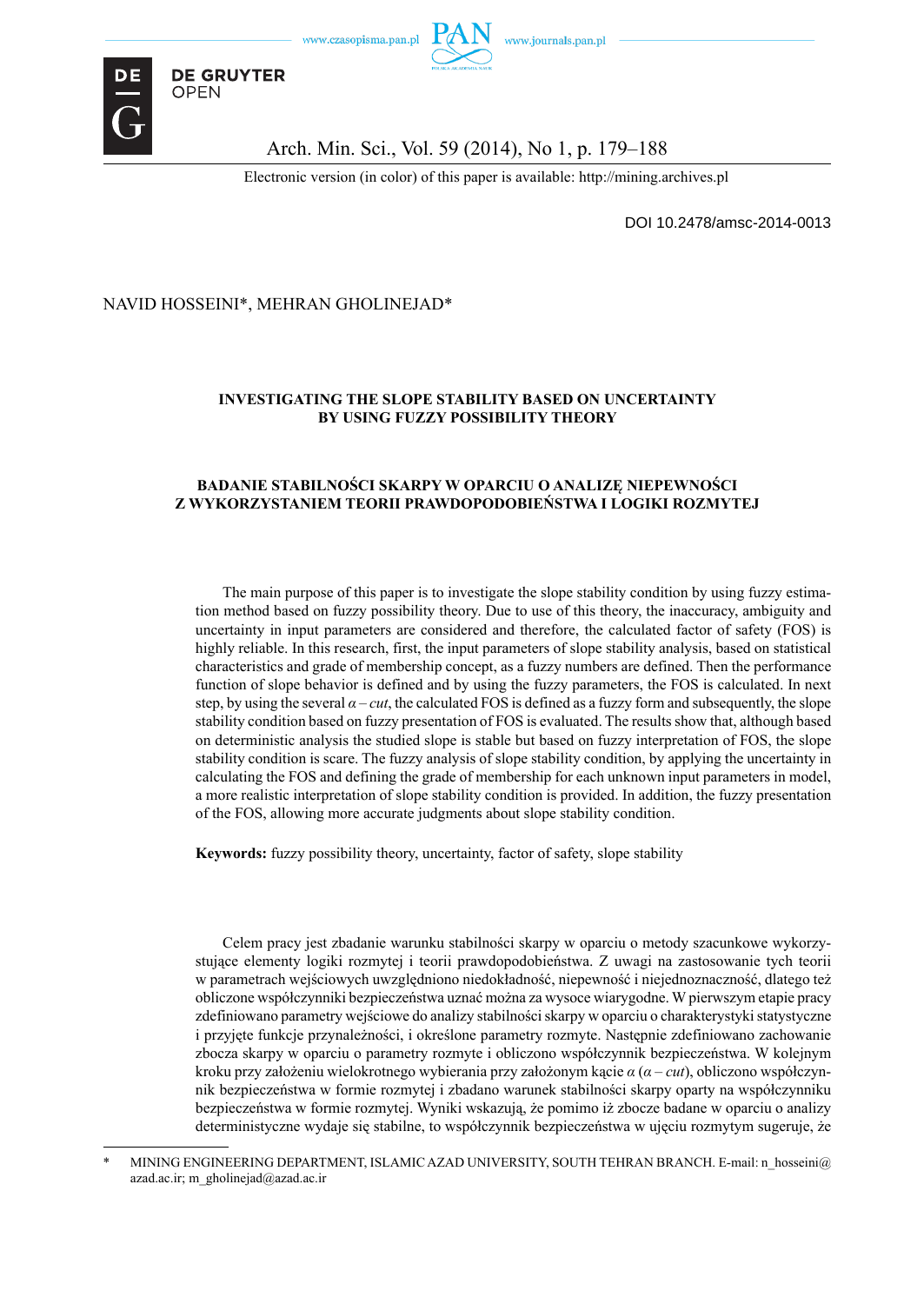

warunek stabilności zbocza będzie spełniony w niewielkim stopniu. Analiza warunku stabilności zbocza wykorzystujące elementy logiki rozmytej uwzględniająca zagadnienie niepewności przy obliczaniu współczynnika bezpieczeństwa i przy określaniu stopnia funkcji przynależności dla poszczególnych parametrów wejściowych modelu pozwala bardziej realistycznie określić warunek bezpieczeństwa. Ponadto, przedstawienie warunku bezpieczeństwa w postaci rozmytej pozwala na bardziej dokładną ocenę warunków stabilności.

**Słowa kluczowe:** teoria możliwości, niepewność, współczynnik bezpieczeństwa, nachylenie

# **1. Introduction**

The slope stability is one of the main subjects in engineering rock mechanics. To assess the slope stability, the factor of safety (FOS) is calculated. FOS is defined as a ratio of resisting force to unresisting force. FOS is a function of physical and mechanical properties of surrounding rock mass (and soil) of slope as well as geometrical characteristic of slope (Park et al., 2012). The quantitative process of obtaining data from ground (including soil and rock mass properties) is always uncertain in nature. Because the ground material is not uniform and even the analogous materials may also show different mechanical behavior (Zhian et al., 2012; Oreste & Soldano, 2012). The effect of data scattering and dissimilar results in measurement of the natural parameters in engineering problems was under attention since years. Previously, use of statistical methods was only scientific way to deal with such issues. If lack of time or the skills to use statistical methods was encountered, and/or in many cases that the level of accuracy result was not essential, by using of conventional averaging methods, for each parameters a suitable value was determined and thus, such problems were solved. In some cases, instead of using the averaging methods, the value which causes the critical results, was used in calculation (Daftaribesheli et al., 2011; Saboya et al., 2006). Therefore, the other value that could even lead to decreases the project costs was excluded in order to comply of safety.

In statistical methods a few variables under the study are assumed to be random in nature. However, the validity of this hypothesis for many parameters is questionable. In addition, the statistical methods are not applied to qualitative data (Zhang, 2011; Das, 2012). Furthermore, understanding of the probability distribution function of random variables requires a large number of almost hardly-achievable data. Therefore to solve the problem, a distribution function is assumed with unclear validity. Thus, if the collected sets of data are defective and inadequate, the probability theory and statistical methods uses the simplifying assumptions.

Finally in 1965 with invention of "fuzzy set theory" such weaknesses and bugs are overcome. According to L. A. Zadeh, in dealing with vague and insufficient information, the use of "grade of membership" concept is the key issue. The concept of fuzzy sets is a contractual theory for creation of a conceptual model that in many cases is similar to traditional sets (Pradhan, 2010; Vujić et al., 2011; Giasi et al., 2003). However, the fuzzy sets are more general than traditional sets, and applicable in most area, especially in areas such as classification, and data analysis. This model in fact is a way of dealing with problems that the source of ambiguity is the clear criteria for grade of membership.

In this paper, the fuzzy program estimated method is used to calculation the FOS of rock – soil slope. This method with determining the grade of membership for each value in each set of input parameters, the uncertainty in the input parameters is considered in calculation, and also enables the fuzzy interpretation of FOS. In addition, calculates the eigenvalue and variance of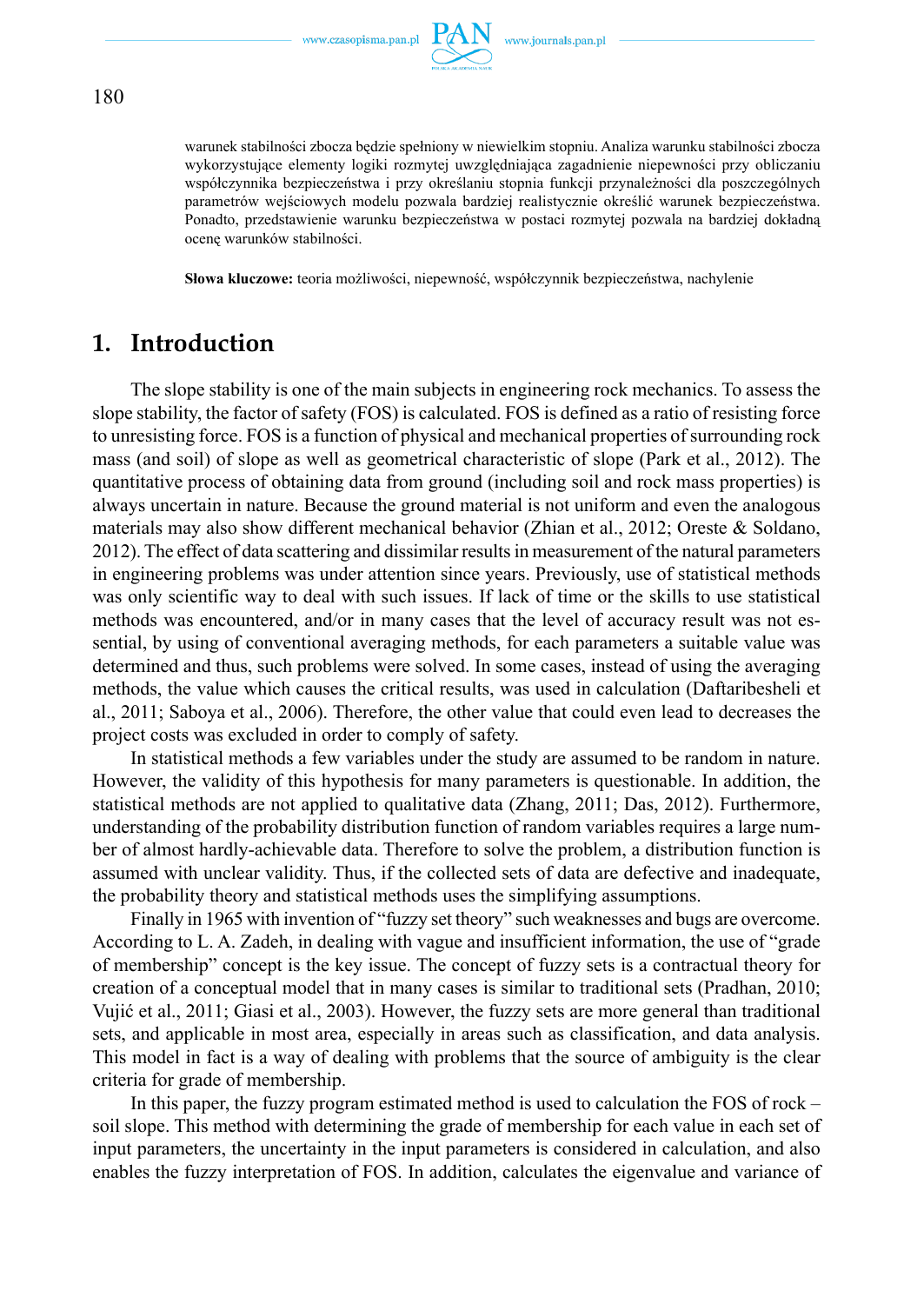FOS. Thus the "reliability" of slope stability is estimated, that in fact determines the probability of slope failure during the operation.

# **2. The concept of FOS based on possibility analysis**

Due to type and properties of uncertainty in input parameters of FOS calculation, using of only probabilistic methods are not adequate (Chenga et al., 2012). However, it is better the possibility theory based on fuzzy theory as an effective method for uncertainty condition to be used. The FOS is defined as function of several certain and uncertain parameters by equation 1.

$$
FS = f(c, \varphi, \gamma, \psi, \rho, H, u, \ldots) \tag{1}
$$

where *FS* is FOS, *c* is cohesion,  $\varphi$  is internal friction angle,  $\gamma$  is density,  $\psi$  is face angle,  $\rho$  is failure plane angle, *H* is slope height, and *u* is water pressure.

In theoretical point of view, the slope failure occurs when the FOS is smaller or equal than the unit. Therefore if *F* represents the failure, then:

$$
F = [FS \le 1] \tag{2}
$$

If  $f(FS_i)$  is the probability density function (PDF) of FOS  $FS_i$  along the failure plane  $S_i$ , the fuzzy possibility of slope failure along  $S_i$  with each  $FS$  and grade of membership in  $A$  set is defined by equation 3.

$$
P\big[F\big|S_i\big] = \int_{-\infty}^{1} \alpha_A \big(FS_i\big) dp\big(FS_i\big) \tag{3}
$$

where  $\alpha_A(FS_i)$  is probability distribution function of  $FS_i$ ,  $dp(FS_i) = f(FS_i)d(FS_i)$ , and  $P[F|S_i]$ fuzzy possibility condition of failure in plane  $S_i$ , that may occur in the future.

For each *N* possible failure plane with random probability  $P[S_i]$ ,  $i = 1, 2, ..., N$  by using general probability theory, fuzzy possibility failure of slope  $(P_f)$  is calculated by equation 4.

$$
P_{ff} = P[F] = \sum_{i=1}^{N} P[F|S_i]P[S_i]
$$
\n(4)

With considering 1  $[S_i] = 1$ *N i i P S*  $\sum_{i=1} P[S_i] = 1$  along failure planes, the critical failure plane (a plane that

has the least FOS,  $FS = DS_{min}$ ) is determined. If such plane is presented by  $S_c$ , and the possibility of this event is  $P[S_c]$ , equation 4 can be rewritten as equation 5:

$$
P_{ff} = P[F|S_c]P[S_c] + \sum_{i=1}^{N} P[F|S_i]P[S_i]
$$
\n(5)

Equation 5 represents a failure probability system. Obviously, a high probability degree is not reason of a high possibility degree. However, an improbable event is impossible too. Therefore probability method is the upper limit for possibility method.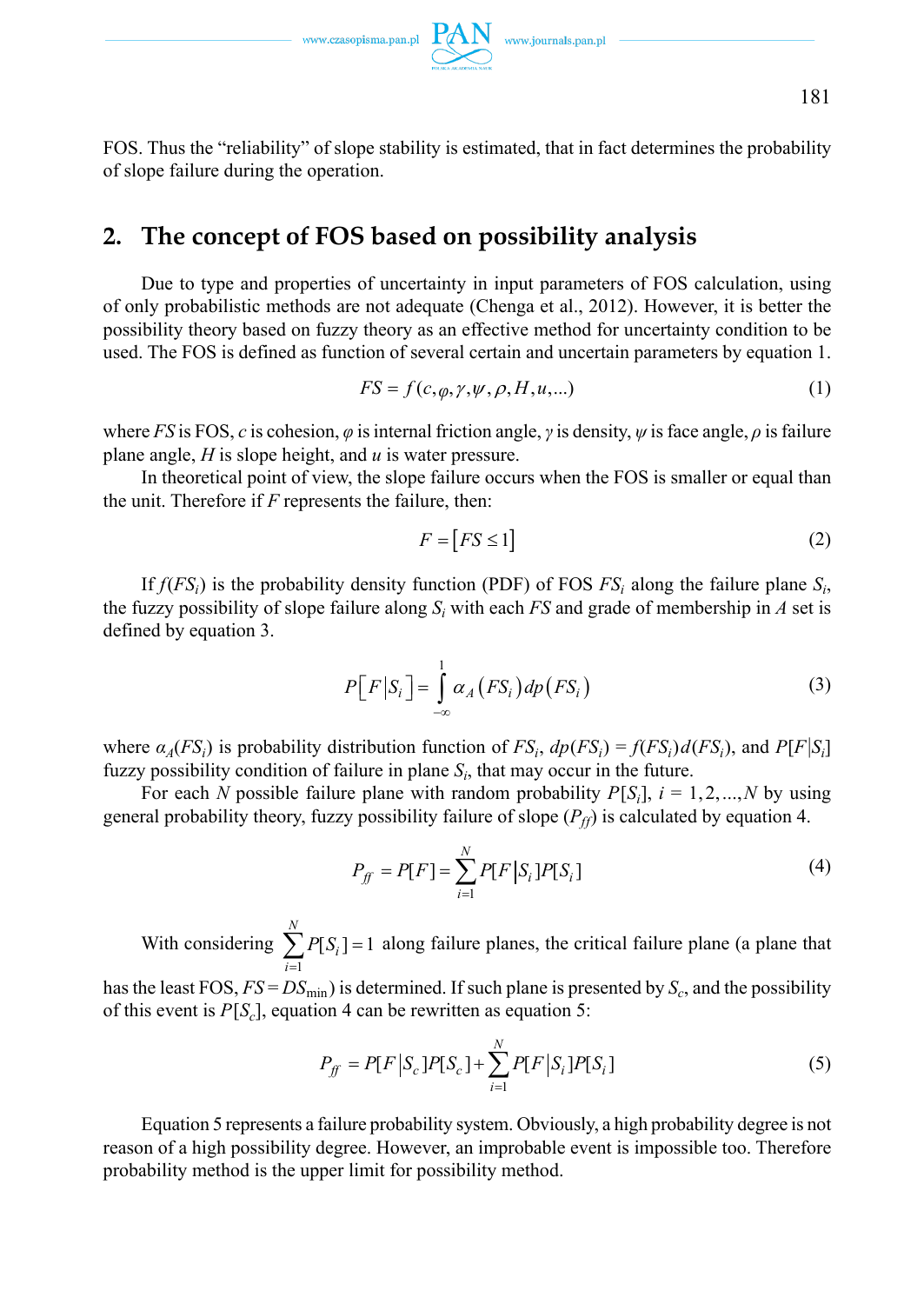

182

# **3. Fuzzy program estimated method**

Possibility theory is a powerful tool for the analysis of uncertainty parameters. If the distribution function of effective parameters is in appropriate form, the main features of random variables are completely describable (Akgun et al., 2012; Tian & Zhuge, 2008). However in practice, may not specify the form of distribution function. In this condition, the description of the approximation of random variables is required. Therefore the uncertain parameters must be described as a distance by estimation of the upper and lower limits (Binaghi et al., 1998).

The conventional number fuzzy in rock mechanics is triangular fuzzy numbers (with three parameters *a*, *b* and *c*) and trapezoidal fuzzy numbers (with four parameters *a*, *b*, *c*).

To investigate the possibility theory, *M* multiple uncertain parameters, with mean vector  $X = [X_1, X_2, \ldots, X_M]$  and expected value  $E(X) = [E(X_1), E(X_2), \ldots, E(X_M)]^T$  as a diagonal matrix  $D_{M \times M}$  of random variables of uncertain parameters are assumed (Chenga et al., 2012). In other word, the uncertain parameters are defined by mean and standard deviation.

For each uncertain parameter, an individual fuzzy set is created which relates to define a suitable reference set and also determine an appropriate membership function. For trapezoidal fuzzy variable  $X$ , parameters  $a$ ,  $b$ ,  $c$  and  $d$  are defined as:

$$
a = E[X] - K_1 \sigma[X]; b = E[X] - K_2 \sigma[X]
$$
  
\n
$$
c = E[X] + K_2 \sigma[X]; d = E[X] + K_1 \sigma[X]
$$
\n(6)

where  $K_1$  and  $K_2$  depending on available data and accuracy needed of results, vary from 0.5 to 3.

For multivariate problems with *M* uncertain parameters, it is suggested that the evaluation points of function be selected based on *α* – *cut* concept. Therefore, the selected points to calculate the function in parametric space are obtained by equation 7 and 8.

$$
X_{\alpha i}^+ = c + V_{\alpha i} \tag{7}
$$

$$
X_{\alpha i}^- = b + V_{\alpha i} \tag{8}
$$

where *c* and *b* are parameters of fuzzy numbers for  $\alpha = 1$ ,  $V_{ai}$  is value to obtain the related parameter with corresponding point of grade of membership, is high or low,  $X_{ai}^+$  and  $X_{ai}^-$  are the coordinate vectors of *M* uncertain parameters, and  $\alpha i$  is the  $\alpha$  – *cut* value to calculate the range of uncertain values.

For function  $W = g(X)$ , the sum of function value in each  $\alpha - cut$  is represented the correlation between variables and calculated by equation 9.

$$
W_{\alpha i}^r = P + g^r(X_{\alpha i}^+) + P - g^r(X_{\alpha i}^-); \ i = 1, 2, ..., N \qquad r = 1, 2 \tag{9}
$$

where  $P_+$  and  $P_-$  are weight factors that are calculated by equation 10.

$$
P_{\pm} = 1 \pm \sum_{i=1}^{M-1} \left[ \sum_{j=i+1}^{M} \frac{P_{ij}}{\sqrt{\prod_{j=i+1}^{M} \left[ 1 + \left( \frac{\beta(l)_i}{2} \right)^2 \right]}} \right]
$$
(10)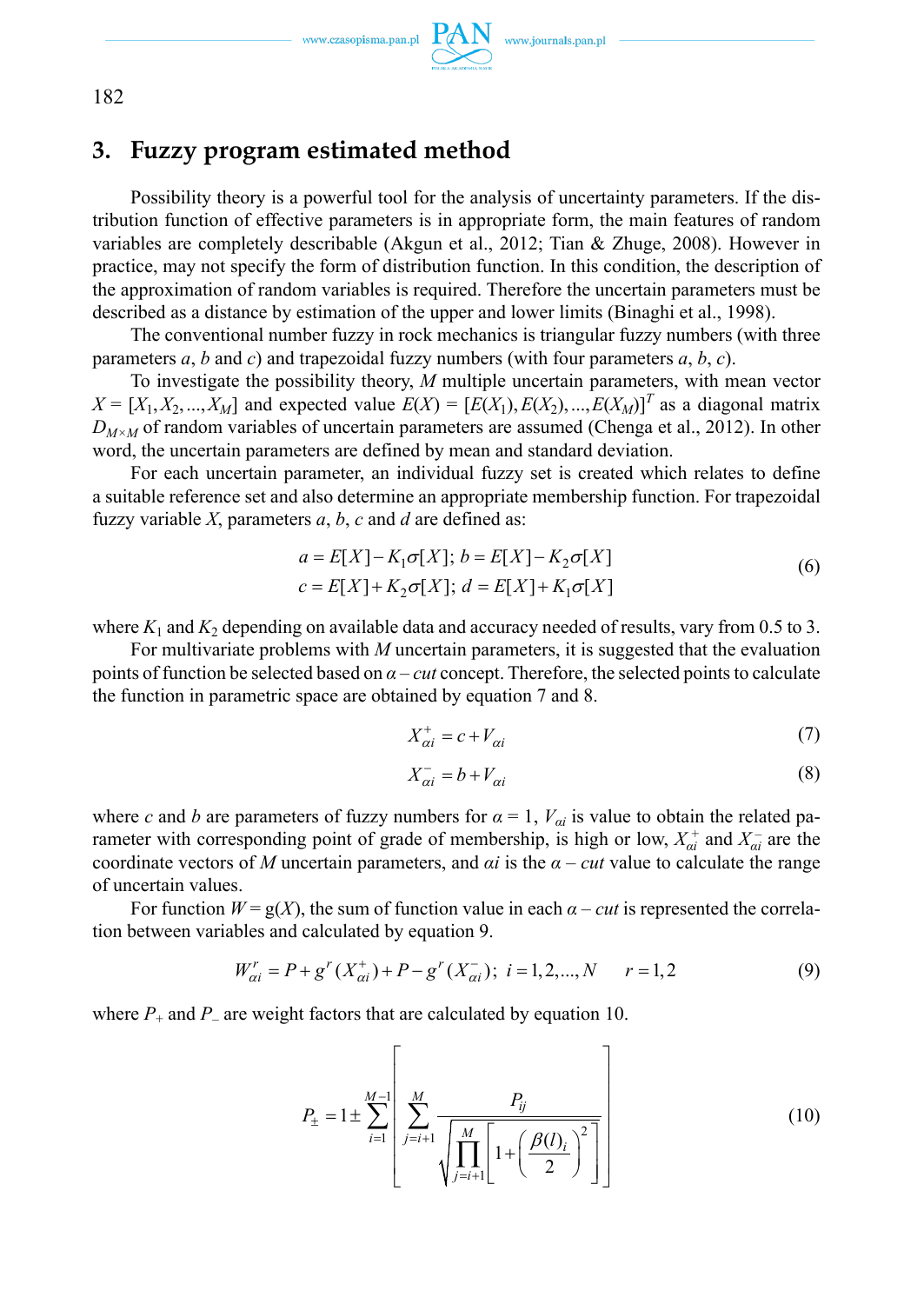

183

where  $P_{ij}$  is the correlation coefficient between fuzzy variables  $X_i$  and  $X_j$ ,  $\beta(l)_i$  is unbiased coefficient of fuzzy variable  $X_i$ .

In addition *r* th time of function is calculated according to equation 11.

$$
E[W^r] = \frac{\sum_{i=1}^N \alpha i W_{\alpha i}^r}{N}
$$
\n(11)

The *αi* must be more than zero. Based on definition,  $\alpha = D$  is representing the reference set *X*. With determination of the upper and lower limits of FOS for each  $\alpha - cut$ , the FOS is defined as a fuzzy set.

# **4. Interpretation of FOS fuzzy set**

After defining the fuzzy set of FOS, description of the slope stability is a requirement. Figure 1 is shown the slope stability condition based on fuzzy set interpretation. In many cases, it is necessary a deterministic value for FOS to be provided. To obtain a deterministic value from FOS fuzzy set, the  $\alpha$  – *cuts* less than 0.5 should not be considered (Hosseini, 2012). A method to attain the deterministic value of FOS from fuzzy set is averaging the upper and lower limits of FOS in rang of  $0.5 < \alpha < 1$  as shown in figure 2. Alternatively, it is selected the lower limit of FOS corresponding with  $\alpha = 0.7$ .



Fig. 1. Description of slope stability by using interpretation of FOS fuzzy set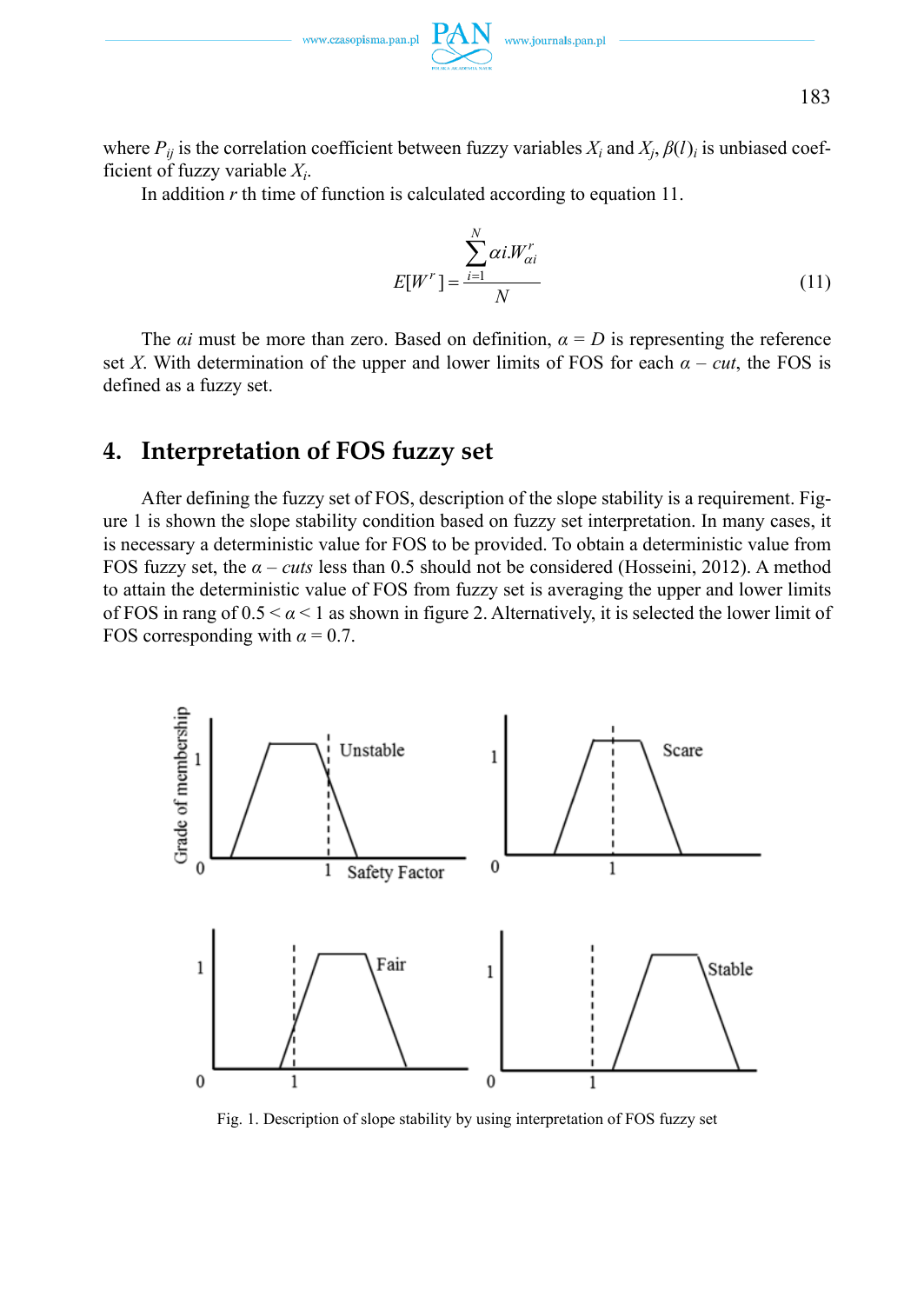

Fig. 2. Extraction of a deterministic value from FOS fuzzy set

# **5. Fuzzy analysis of slope stability**

To illustrate the use of fuzzy analysis in slope stability investigation, the potential of plane failure in the slope is studied (Hosseini, 2012). For this purpose, a hypothetical slope is considered with the slope height of 45 m, the slope face of 65 degree, and the angle of failure plane of 40 degree as show in figure 3. The length of failure plane in cross-section is 70 m, whereas the slope stability for 1 m of slope width (per unit width) is evaluated, the area of failure plane is considered as 70 m<sup>2</sup>. The average density of contain material of slope is 2.7  $t/m<sup>3</sup>$ , and hence the weight of sliding block is calculated as 1983.19  $t/m^2$ . In failure plane, cohesion (*c*) is 10  $t/m^2$ and internal friction angle  $(\varphi)$  is 30 degree.



Fig. 3. The cross-section of slope

In probabilistic analysis of slope stability, cohesion strength (*c*) and internal friction angle (*φ*) are considered as random variables and density is assumed as constant value.

Limit equilibrium method is used to calculate the FOS. In this method, regardless of the types and forms of slope failure, the FOS is calculated as the ratio of the resistance forces to the unstable forces (Johari et al., 2013), according to equation 12.

$$
F = \frac{cA + W\cos\psi\tan\varphi}{W\sin\psi}
$$
 (12)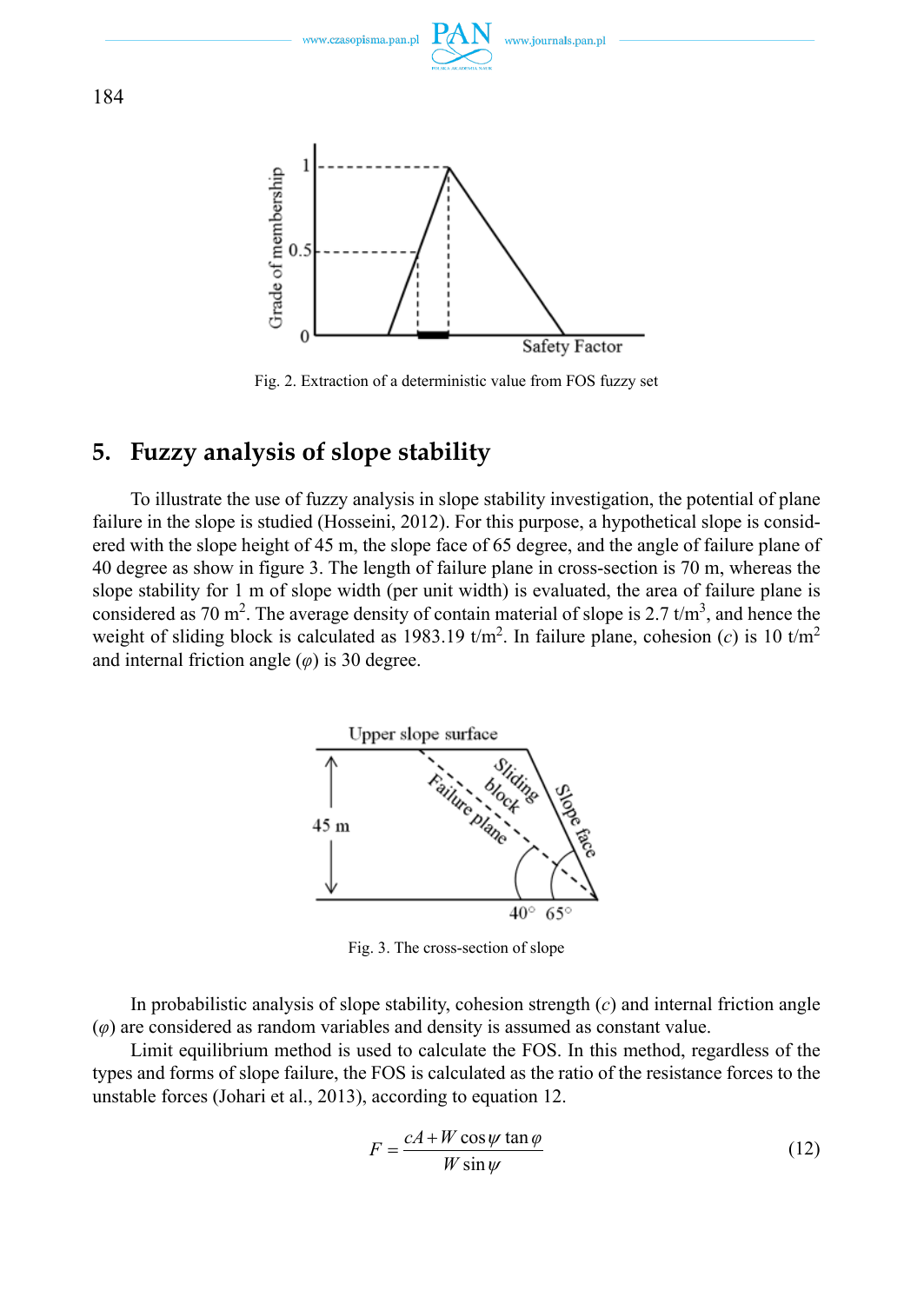www.czasopisma.pan.pl

where *W* is weight of sliding block, *A* is area of failure plane, *ψ* is angle of failure plane with respect to horizontal, *c* and *φ* are cohesion strength and internal friction angle in failure plane, respectively.

# **6. Results and discussion**

Considering the geometrical, physical and geomechanical properties of slope and failure plane, the performance function of FOS is defined as equation 13.

$$
F = 0.05491c + 1.192\tan\varphi\tag{13}
$$

Based on deterministic analysis, with replacing the values of cohesion and internal friction angle in equation 13, the calculation result of deterministic FOS is 1.2372. Since the critical-FOS is considered 1.2, therefore the slope is stable.

In the first step of fuzzy analysis, the statistical parameters of random variables are essentially determined and the result is presented in table 1.

TABLE 1

| <b>Parameters</b>               |                    | tan <i>o</i>      |
|---------------------------------|--------------------|-------------------|
| Mean                            | $10 \text{ t/m}^2$ | $0.5774^{\circ}$  |
| Coefficient of variation $(\%)$ | $20\%$             | $10\%$            |
| Standard deviation              | ' $t/m^2$          | $0.05774^{\circ}$ |

Random variables parameters

With considering the value of table 1 for each input parameter and by using of statistical distribution, the fuzzy numbers of *c* and tan*φ* are plotted as shown in figure 4 and 5, respectively.



After defining the fuzzy sets for input parameters, with creating the  $\alpha$  – *cuts*, the upper and lower limits for each cut are determined, as shown in table 2.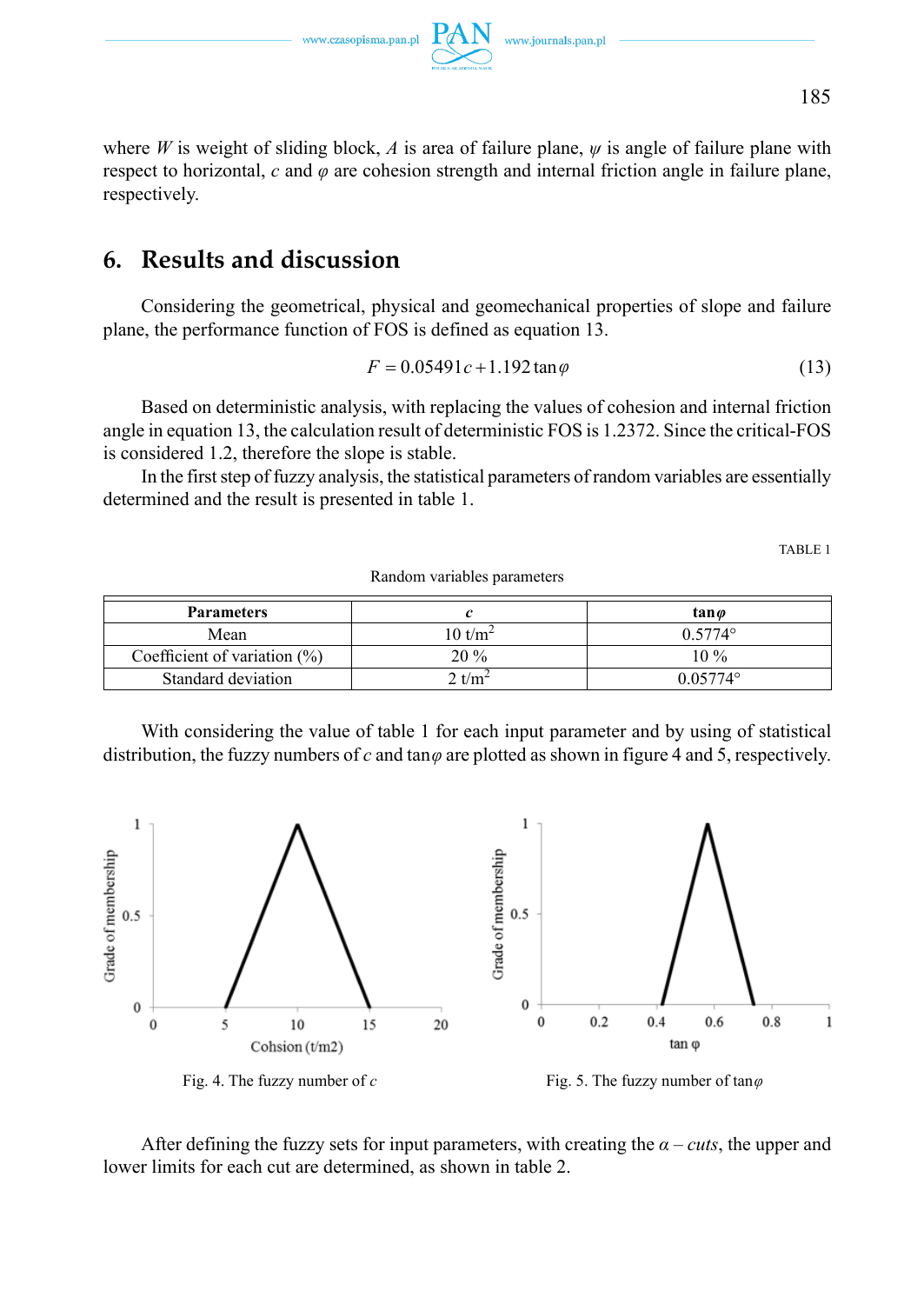

TABLE 2

|            | $\boldsymbol{c}$   |                    | $tan \varphi$      |                    |
|------------|--------------------|--------------------|--------------------|--------------------|
| $a - cuts$ | <b>Lower limit</b> | <b>Upper limit</b> | <b>Lower limit</b> | <b>Upper limit</b> |
| 0.0        | 5.00               | 15.00              | 0.4182             | 0.7366             |
| 0.1        | 5.50               | 14.50              | 0.4341             | 0.7207             |
| 0.2        | 6.00               | 14.00              | 0.4500             | 0.7048             |
| 0.3        | 6.50               | 13.50              | 0.4660             | 0.6888             |
| 0.4        | 7.00               | 13.00              | 0.4819             | 0.6729             |
| 0.5        | 7.50               | 12.50              | 0.4978             | 0.6570             |
| 0.6        | 8.00               | 12.00              | 0.5137             | 0.6411             |
| 0.7        | 8.50               | 11.50              | 0.5296             | 0.6252             |
| 0.8        | 9.00               | 11.00              | 0.5456             | 0.6092             |
| 0.9        | 9.50               | 10.50              | 0.5615             | 0.5933             |
| 1.0        | 10.00              | 10.00              | 0.5774             | 0.5774             |

The values of  $\alpha$  – *cuts* and upper and lower limits of *c* and tan $\varphi$ 

Next, the FOS based on the performance function (equation 13) for each  $\alpha$  – *cut* is calculated. With considering the combination of upper and lower limits of cohesion and tangent of internal friction angle, four FOS are obtained for each  $\alpha - cut$ . The calculated FOS for  $\alpha = 0.5$  is shown in table 3 as an example.

TABLE 3

| No. |             |       |             | tan <i>o</i> | <b>FOS</b> |
|-----|-------------|-------|-------------|--------------|------------|
|     | Upper limit | 12.50 | Upper limit | 0.6570       | 1.4695     |
|     | Upper limit | 12.50 | Lower limit | 0.4978       | 1.2798     |
|     | Lower limit | 7.50  | Upper limit | 0.6570       | l.1950     |
|     | Lower limit | 7.50  | Lower limit | 0.4978       | 1.0052     |

The calculated FOS for  $\alpha = 0.5$ 

As can be seen in table 3, upper and lower limits of FOS are calculated as 1.4695 and 1.0052, respectively. However, the upper and lower limits of FOS for all *α* – *cut* are given in table 4, and accordingly the fuzzy number of FOS is also plotted as shown in figure 6.

TABLE 4

The upper and lower limits of FOS for all  $\alpha$  – *cut* 

| $a$ – cut | <b>FOS</b>         |                    |  |
|-----------|--------------------|--------------------|--|
|           | <b>Lower limit</b> | <b>Upper limit</b> |  |
|           |                    |                    |  |
| 0.0       | 0.7730             | 1.7017             |  |
| 0.1       | 0.8195             | 1.6552             |  |
| 0.2       | 0.8659             | 1.6088             |  |
| 0.3       | 0.9123             | 1.5624             |  |
| 0.4       | 0.9588             | 1.5160             |  |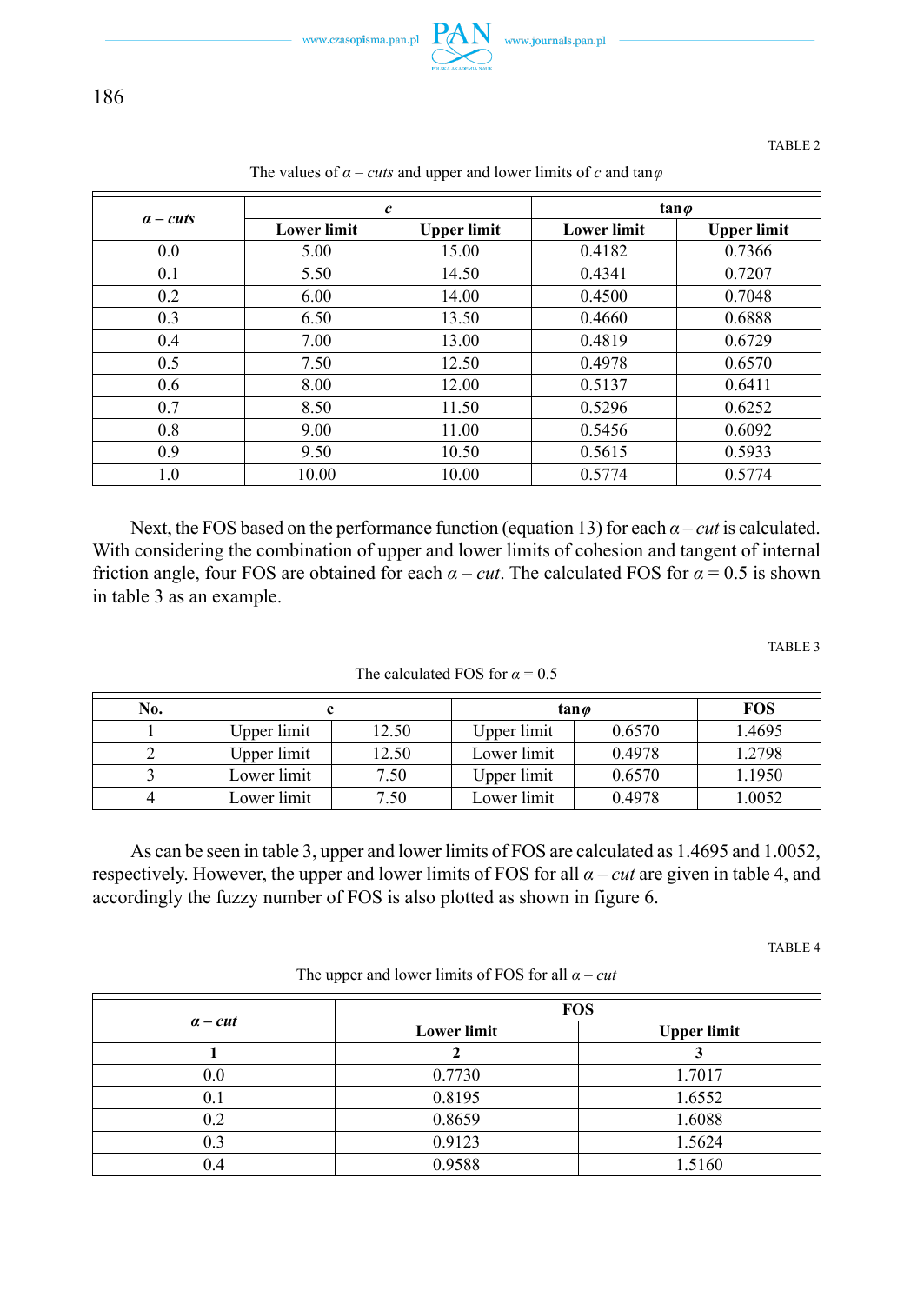

| 0.5        | 1.0052 | 1.4695 |
|------------|--------|--------|
| 0.6        | 1.0516 | 1.4231 |
| 0.7        | 1.0981 | 1.3767 |
| 0.8        | 1.1445 | 1.3302 |
| 0 9        | 1.1909 | 1.2838 |
| $\cdot$ .0 | 1.2374 | 1.2374 |



Fig. 6. The fuzzy number of FOS

By comparison of figure 6 and figure 1, it is deduced that with considering the critical-FOS  $= 1.2$ , the slope stability is in dangerous state. However based on deterministic analysis, the FOS is calculated 1.2372 that indicates the stable state of slope stability.

# **7. Conclusions**

In the analysis of slope stability by using deterministic method, the uncertainty in input parameters is not considered. While, fuzzy possibility theory due to defining the fuzzy ranges for each parameter, the undesired performance probability of uncertainties is decreased. The results show that the uncertainty in input parameters of slope stability problem can significantly effects on the calculation results. However by considering the upper and lower limits in fuzzy definition of each parameter, the uncertainty is reduced. Therefore the evaluation of slope stability by using of fuzzy possibility theory, the realistic concept of slope stability is provided. In addition, the fuzzy interpretation of calculated FOS increases the reliability of engineering design and prevents the occurrence of uncontrolled failure. Although based on deterministic analysis the slope is stable, but based on fuzzy analysis and fuzzy interpretation of calculated FOS, the slope stability is in dangerous state. Therefore fuzzy analysis has a significant role in risk reduction and by considering the uncertainty resources, allows reliable judgments with respect to slope stability condition to be provided.